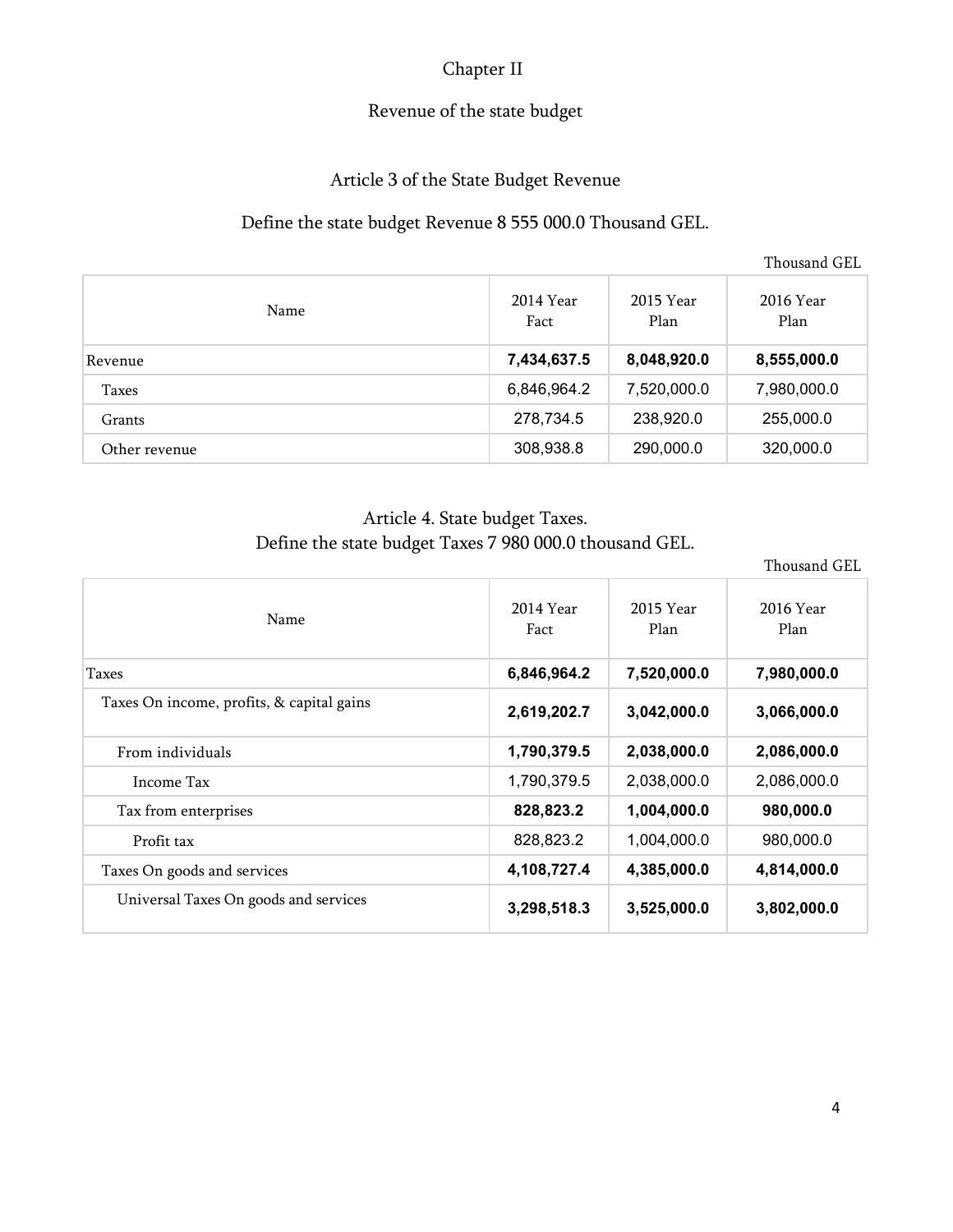| Name                                  | 2014 Year<br>Fact | 2015 Year<br>Plan | 2016 Year<br>Plan |
|---------------------------------------|-------------------|-------------------|-------------------|
| Value Added Tax                       | 3,298,518.3       | 3,525,000.0       | 3,802,000.0       |
| Excise                                | 810,209.1         | 860,000.0         | 1,012,000.0       |
| Taxes On intern, trade & transactions | 94,883.2          | 68,000.0          | 75,000.0          |
| Import tax                            | 94,883.2          | 68,000.0          | 75,000.0          |
| Other Taxes                           | 24,150.9          | 25,000.0          | 25,000.0          |

#### Article 5 of the state budget Grants Define the state budget Grants 255 000.0 Thousand GEL

|                                                                             |                   |                   | Thousand GEL      |
|-----------------------------------------------------------------------------|-------------------|-------------------|-------------------|
| Name                                                                        | 2014 Year<br>Fact | 2015 Year<br>Plan | 2016 Year<br>Plan |
| Grants                                                                      | 278,734.5         | 238,920.0         | 255,000.0         |
| Grants from international organizations                                     | 88,470.6          | 153,470.0         | 160,930.0         |
| The current destination Grants                                              | 79,748.5          | 136,000.0         | 125,000.0         |
| EU                                                                          | 39,535.3          | 136,000.0         | 125,000.0         |
| Support to the Georgia's Justice Sector Reform (EU)                         | 0 <sub>0</sub>    | 7 750 0           | 19,500,0          |
| Agriculture Support Program(EU)                                             | 13,950.9          | 21,180.0          | 13,500.0          |
| Support to the Criminal Justice System Reform II (Criminal<br>Justice) (EU) | 12,460.5          | 0.0               | 0.0               |
| Public Finance Management III (PFM III) (EU)                                | 0.0               | 13,250.0          | 12,500.0          |
| Support to the Public Management Reform in<br>Georgia (EU)                  | 0.0               | 0.0               | 10,000.0          |
| Support to Regional Development - Phase II (EU)                             | 0.0               | 20,250.0          | 19,500.0          |
| The macro-financial assistance program (MFA) (EU)                           | 0.0               | 29,971.0          | 24,500.0          |
| DCFTA- implementation and small and medium business<br>development (EU)     | 0.0               | 14,708.0          | 14,500.0          |
| Support to the IDP Action Plan: Year 2012, IV Part (EU)                     | 6,148.5           | 18,340.0          | 0.0               |
| Employment and Vocational Education and Training                            | 6,975.3           | 10,551.0          | 11,000.0          |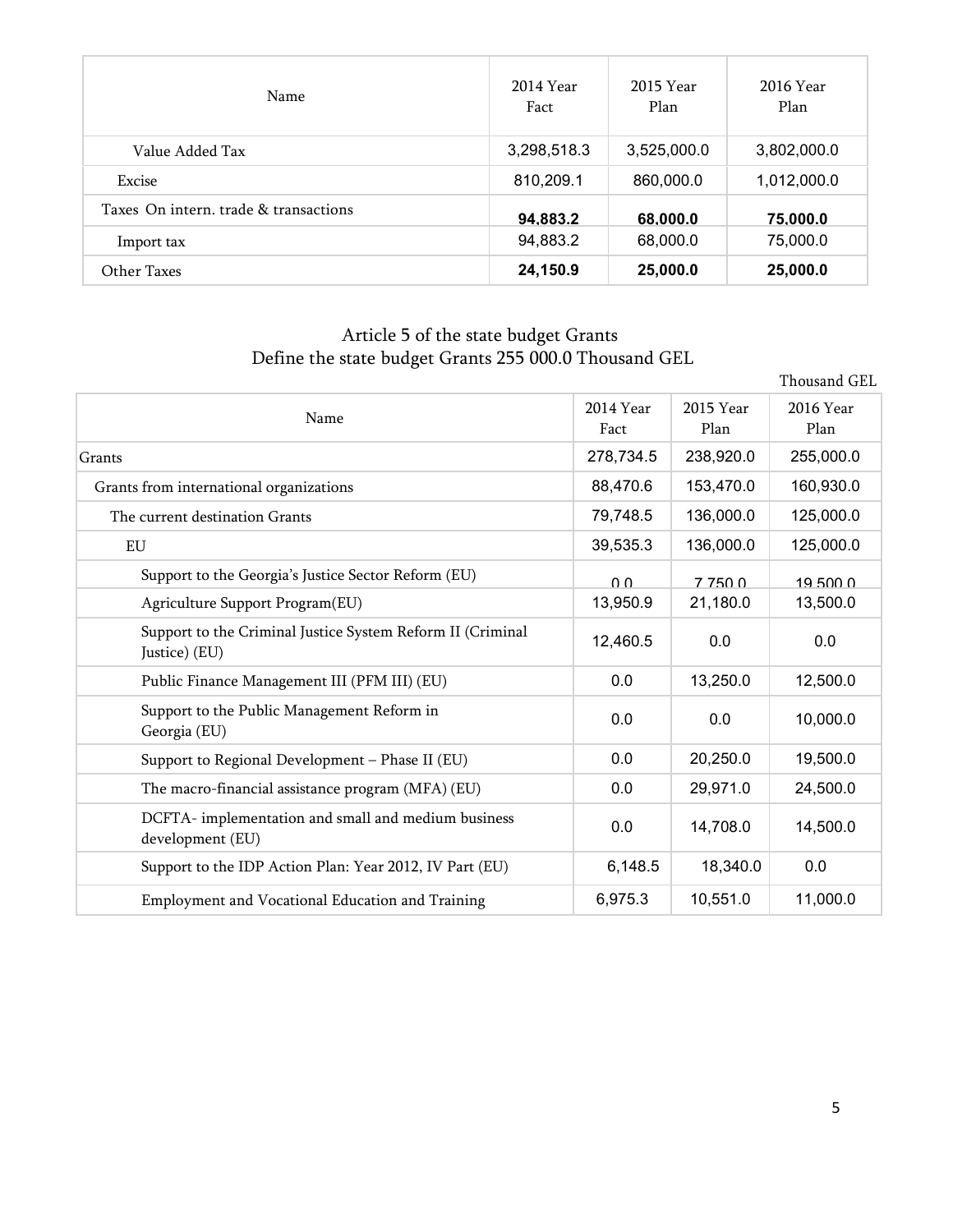| Name                                                                                           | 2014 Year<br>Fact | 2015 Year<br>Plan | 2016 Year<br>Plan |
|------------------------------------------------------------------------------------------------|-------------------|-------------------|-------------------|
| (EU)                                                                                           |                   |                   |                   |
| Various donor                                                                                  | 40,213.2          | 0.0               | 0.0               |
| Treasury accounted Registry Grants<br>(Various donor)                                          | 40,213.2          | 0.0               | 0.0               |
| Capital destination Grants                                                                     | 8,722.1           | 17,470.0          | 35,930.0          |
| <b>IFAD</b>                                                                                    | 122.9             | 223.0             | 230.0             |
| Modernization of agriculture, market access and sustainability of<br>the project (IFAD, GEF)   | 0.0               | 158.0             | 230.0             |
| Agriculture Support Project (IFAD)                                                             | 122.9             | 65.0              | 0.0               |
| <b>SIDA</b>                                                                                    | 445.0             | 1,000.0           | 6,900.0           |
| Kvemo Kartli Waste Management Project (SIDA, EBRD)                                             | 0.0               | 0.0               | 100.0             |
| Sewage systems the sustainable management project (SIDA)                                       | 445.0             | 1,000.0           | 6,800.0           |
| <b>CNF</b>                                                                                     | 739.4             | 1,240.0           | 1,200.0           |
| Development of protected areas (CNF)                                                           | 739.4             | 1,240.0           | 1,200.0           |
| WB-TF                                                                                          | 0.0               | 100.0             | 1,000.0           |
| Regional and Municipal Infrastructure Development Project<br>II (WB-TF, WB)                    | 0.0               | 100.0             | 1,000.0           |
| EU                                                                                             | 7,414.9           | 14,750.0          | 14,900.0          |
| Water Infrastructure Update Project II (EIB, EU)                                               | 0.0               | 4,150.0           | 4,500.0           |
| Vardnili and Enguri Hydro Power Plant Rehabilitation<br>Project (EIB, EU)                      | 3,006.6           | 5,200.0           | 3,000.0           |
| Samtredia Grigoleti motorway km 0 to km 50 section<br>Modernization and construction (EIB, EU) | 4,408.2           | 5,000.0           | 7,200.0           |
| The Integrated Solid Waste Management Project (KfW, EU)                                        | 0.0               | 400.0             | 200.0             |
| EC                                                                                             | 0.0               | 0.0               | 10,400.0          |
| Of the power transmission network expansion program to<br>open (EBRD, EC, KfW)                 | $0.0\,$           | 0.0               | 10,400.0          |
| GEF                                                                                            | 0.0               | 157.0             | 1,300.0           |
| Modernization of agriculture, market access and sustainability of<br>the project (IFAD, GEF)   | 0.0               | 157.0             | 1,300.0           |
| Received from foreign governments Grants                                                       | 190,263.9         | 85,450.0          | 94,070.0          |
| Capital destination Grants                                                                     | 190,263.9         | 85,450.0          | 94,070.0          |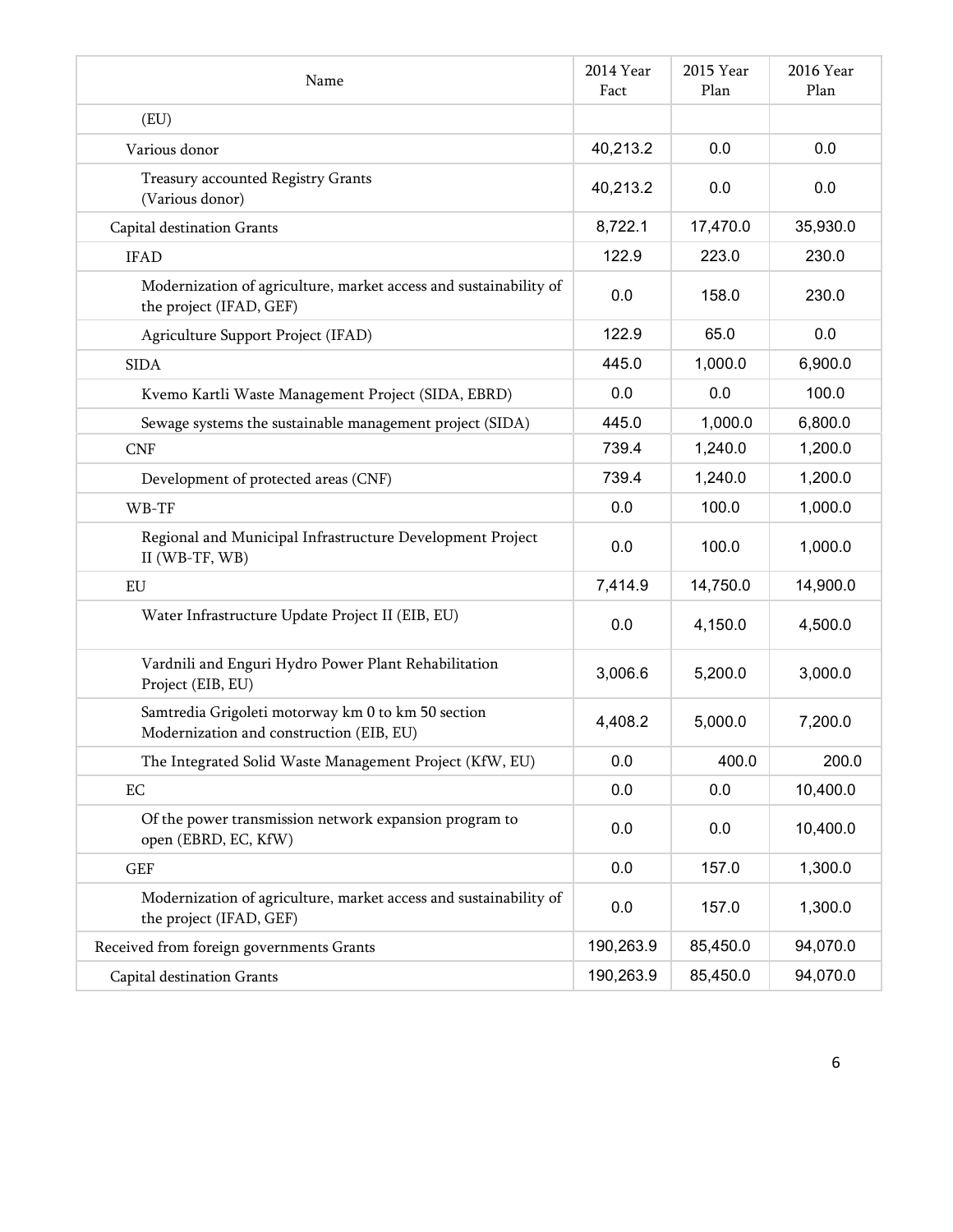| Name                                                                                                  | 2014 Year<br>Fact | 2015 Year<br>Plan | 2016 Year<br>Plan |
|-------------------------------------------------------------------------------------------------------|-------------------|-------------------|-------------------|
| <b>MCC</b>                                                                                            | 12,762.3          | 41,900.0          | 70,190.0          |
| Millennium Challenge Georgia - the second project (MCC)                                               | 12,762.3          | 41,900.0          | 70,190.0          |
| <b>KfW</b>                                                                                            | 17,150.9          | 18,430.0          | 22,030.0          |
| Renewable Energy Development Program (KfW)                                                            | 1,498.5           | 0.0               | 0.0               |
| Protected Areas program in the Caucasus - Georgia<br>(Ecoregional program - Georgia, Phase III) (KfW) | 1,833.1           | 1,430.0           | 5,000.0           |
| In the Utility Infrastructure Facilities (II Phase) (KfW)                                             | 1,041.3           | 0.0               | 0.0               |
| Nature protection program "South Caucasus - Georgia -<br>Javakheti National Park in Georgia" (KfW)    | 2,359.7           | 0.0               | 0.0               |
| Rehabilitation of communal infrastructure In Batumi (III<br>phase) (KfW, EU)                          | 4,036.5           | 13,620.0          | 16,830.0          |
| Emergency rehabilitation of houses for internally<br>displaced persons in western Georgia (KfW)       | 6,381.8           | 3,380.0           | 200.0             |
| <b>USAID</b>                                                                                          | 160, 157.5        | 24,970.0          | 0.0               |
| Infrastructure and economic opportunities Improvement and<br>Support of IDPs (USAID)                  | 85,894.6          | 24,970.0          | 0.0               |
| Energy infrastructure development (USAID)                                                             | 74,262.9          | 0.0               | 0.0               |
| ORIO                                                                                                  | 0.0               | 150.0             | 1,850.0           |
| Zemo Samgori Rehabilitation of irrigation system (ORIO)                                               | 0.0               | 150.0             | 1,850.0           |
| ORET                                                                                                  | 193.2             | 0.0               | 0.0               |
| Kobuleti water supply project (EBRD, ORET)                                                            | 193.2             | 0.0               | 0.0               |